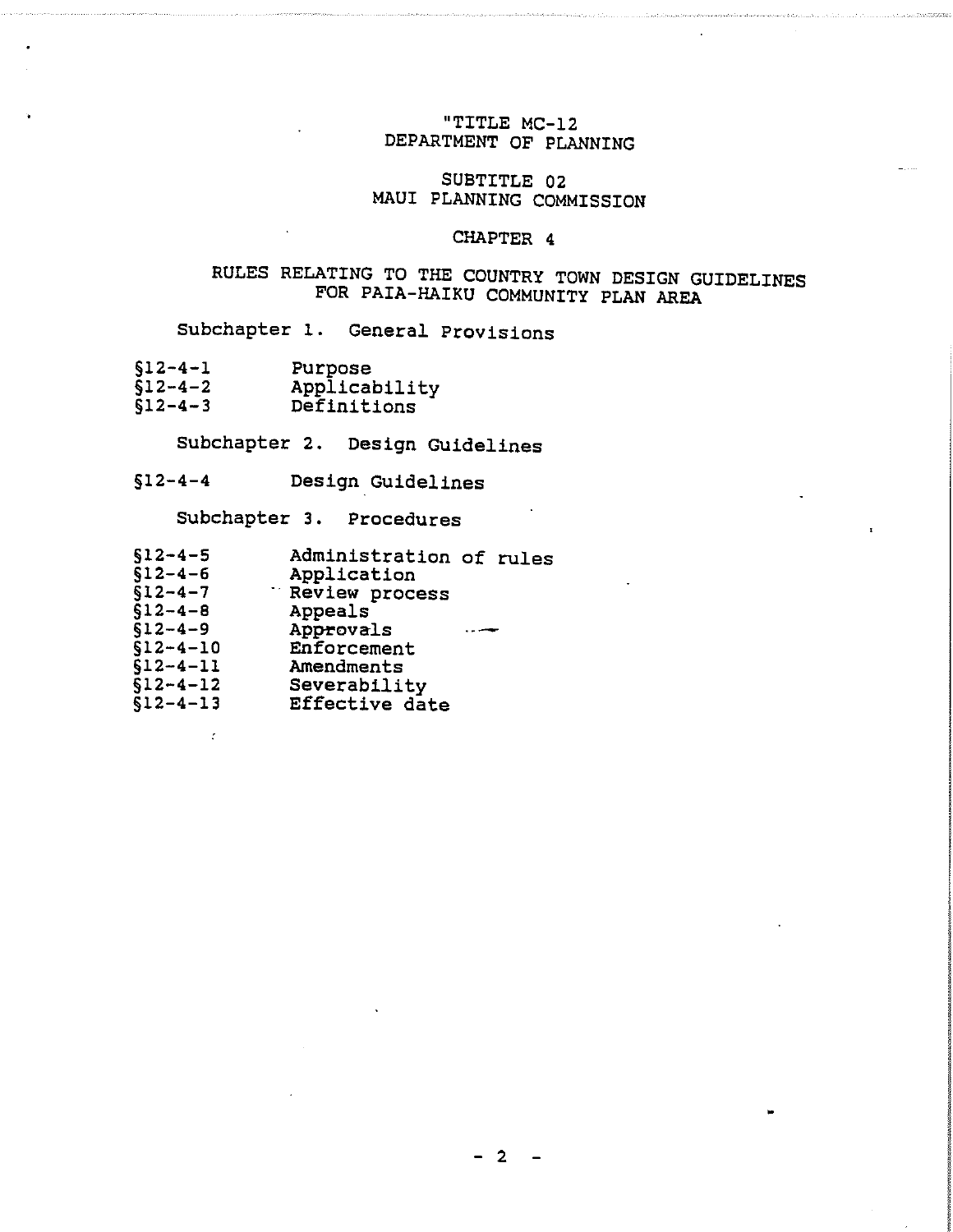### SUBCHAPTER 1

#### GENERAL PROVISIONS

512-4-1 purpose. It is intended that an identifiable and unified urban-design theme be retained within each country town<br>business district. The urban design theme shall be in urban design theme shall be in<br>ed design quidelines for each conformance with established community as established by the Maui Planning COmmission. [Eff. May 26, 1990 1 (Auth: M.C.C. 19.15.060) (Imp: HRS 591-2)

512-4-2 Applicability. These rules shall be applicable to all buildings, structures, signage, graphics, landscaping, lighting, and paved areas erected, constructed, reconstructed, renovated, remodeled, enlarged, or converted within the Country Town Business District of the Paia-Haiku Community Plan Area of the Island of Maui, County of Maui, State of Hawaii. [Eff. May 26, 1990 ] (Auth: M.C.C. 19.15.060) (Imp: HRS  $591 - 2)$ 

. 512-4-3 Definitions. For the purposes of these Rules, unless it is plainly evident from the context that a different meaning is intended, certain words and phrases used herein are defined as follows:

"Board" means the Urban Design Review Board to the Planning Commissions of the County of Maui.

"Building" means any structure built for the shelter, housing, occupancy, storage or enclosure of animals, chattels, or property of any kind.<br>"Development" means any building, support, persons,

means any building, structure, signage, graphic, landscaping, lighting, or paved area to be erected, constructed, reconstructed, renovated, remodeled, enlarged, or converted within the Country Town Business District of the Paia-Haiku Community plan Area of the Island of Maui, County of Maui, State of Hawaii.

"Director" means the Director of planning of the County of Maui. the Department of

"Elevation" means a flat scale drawing of the front, rear or sides of the building exterior.

"Planning Commission" means the Maui Planning Commission of the County of Maui.

"Section" means a flat scale drawing through the interior of the building.

"Structure" means a combination of materials to form a construction for use, occupancy, or ornamentation whether on, above, or below the surface of land or water.

"Urban Design Review Board" means the Urban DeSign Review Board to the Planning Commissions of the County of Maui.<br>[Eff. May 26, 1990 ] (Auth: M.C.C. 19.15.060) (Imp: HRS [Eff. May 26, 1990 ] (Auth: M.C.C. §91-2)

•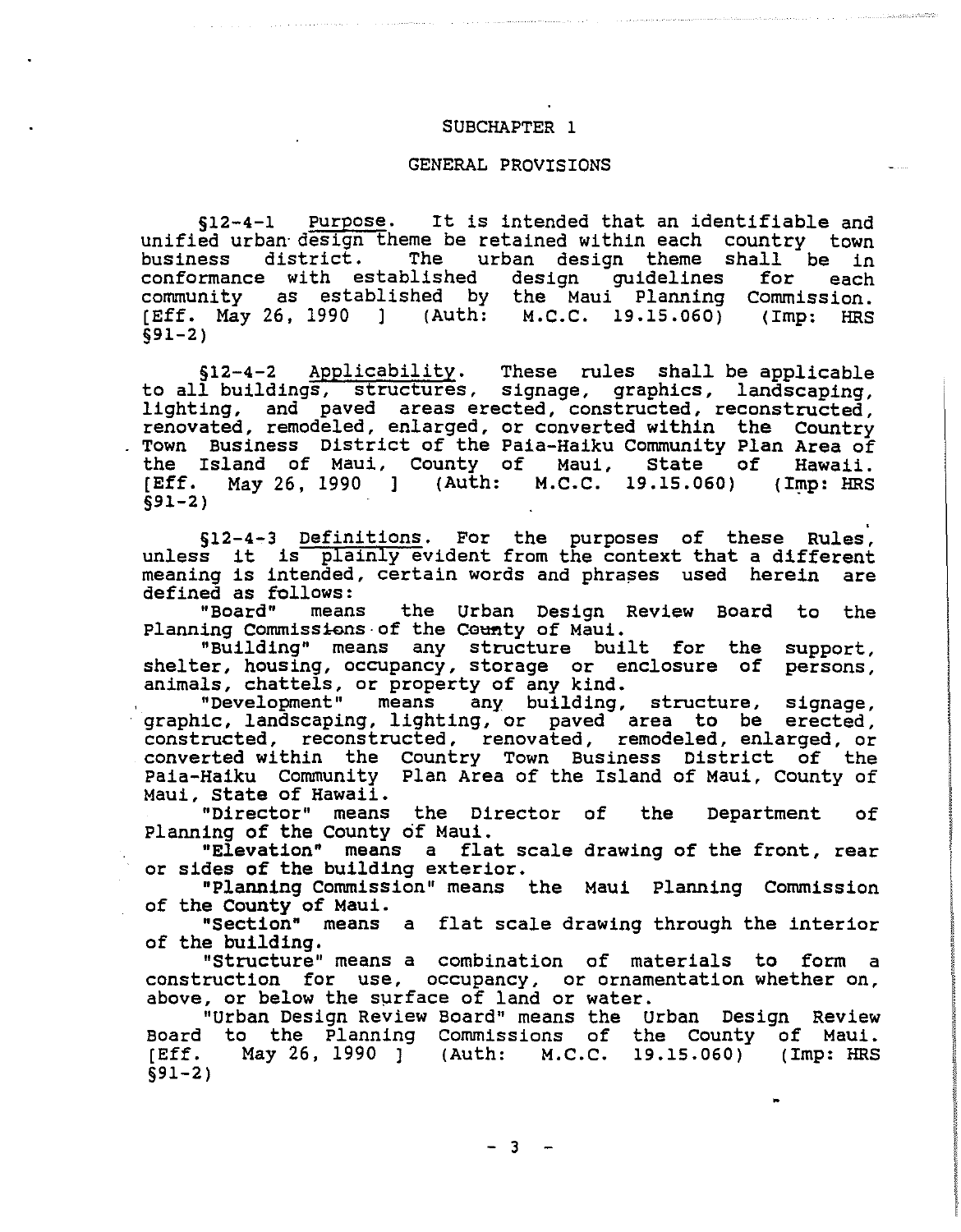#### SUBCHAPTER 2

#### DESIGN GUIDELINES

§12-4-4 Design Guidelines. The design guidelines established by these rules are identified in the Country Town Design Guidelines for Paia-Haiku Report prepared by PBR Hawaii dated January, 1989; as amended by the Maui Planning<br>Commission. [Eff. May 26, 1990 1 (Auth: M.C.C. 19.15.060) May 26, 1990 ] (Auth: M.C.C. 19.15.060) (Imp: HRS §91-2)

#### SUBCHAPTER 3

#### PROCEDURES

§12-4-5 Administration of Rules. The Director shall<br>review and approve or disapprove all plans submitted in approve or disapprove all plans submitted in accordance with the requirements of these rules. The Director accordance with the requirements of these fulles. The Director deemed necessary to properly evaluate the request. In order to obtain optimum compliance practicable to these rules, changes in any plans submitted which are reasonable and necessary may be required by the Director. [Eff. May 26, 1990 ] (Auth: M.C.C. 19.15.060) (Imp: HRS §91-2)

§12-4-6. Application. Any person seeking a review shall file an application with the Director on a form provided by the Department. The application shall contain the following information:<br>(1) Id

- (1) Identification of the applicant;
- (2) Documentary proof of ownership;
- (2) Documentary proof of ownership;<br>(3) If the applicant is not the property owner, a<br>notarized letter of authorization from the legal notarized letter of authorization from the owner;
- $(4)$ Architectural and landscape architectural plans, which include, but not limited to: a site plan, elevations, sections, landscape planting plan and lighting plan;
- ( 5 ) Signage and graphics; and
- ( 6 ) Identification of building materials and color scheme. [Eff. 19.15.060) (Imp: HRS §91-2) May 26, 1990 ] (Auth: M.C.C.

§12-4-7 Review Process. (a) Applications for new or reconstructed structures or renovations to existing structures involving fifty percent or more of each exterior elevation of the structure shall be processed as follows:

(1) upon receipt of an application, the Director shall forward the application to the next available meeting date of the Urban Design Review Board for review and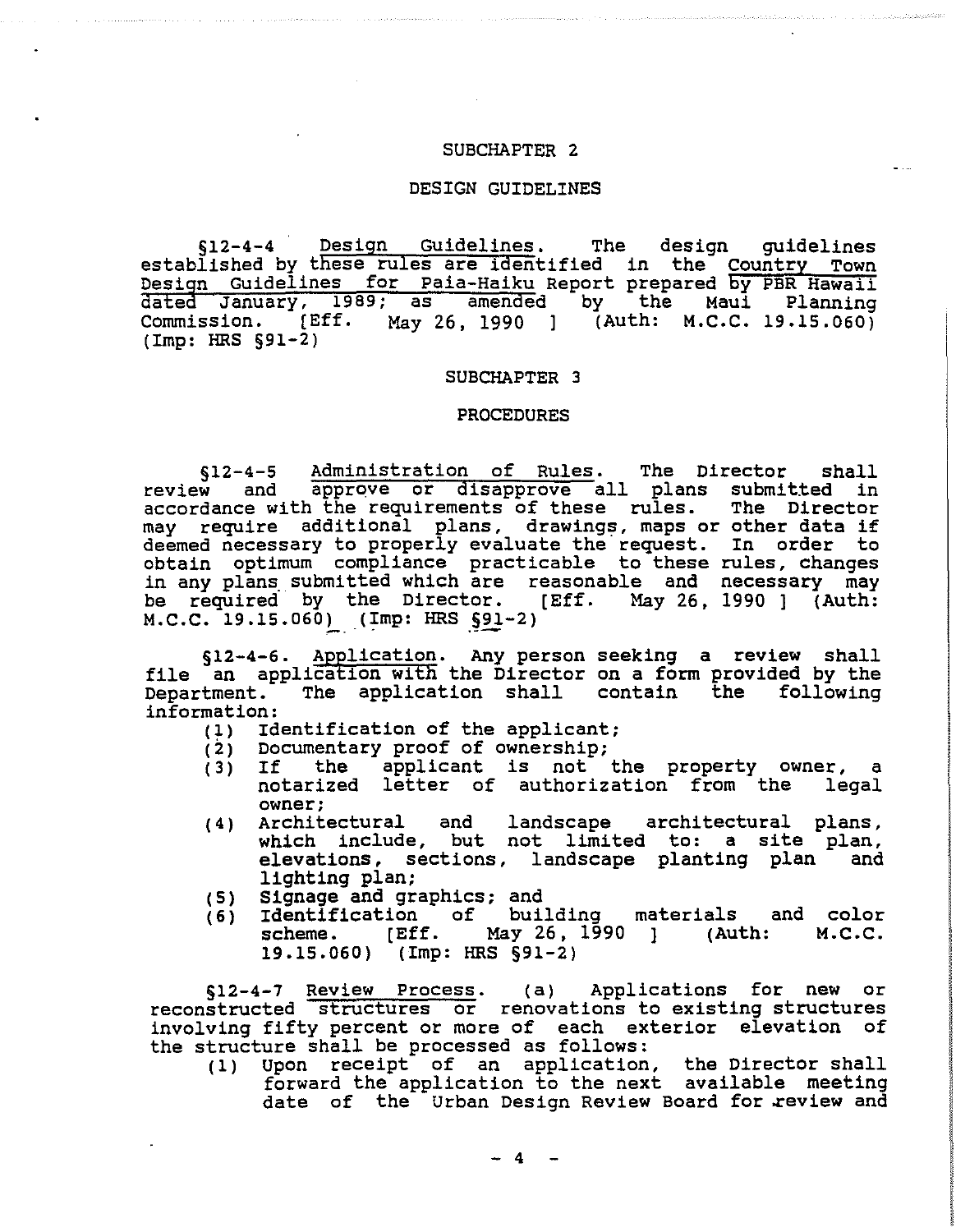recommendation. The Board shall review the application in accordance with the design guidelines established by these rules. The Board shall forward its recommendation to the Director within sixty (60) days of receipt of the application.

(2) The Director shall take action within thirty (30) days of receipt of the recommendation from the Board. In the event the Board fails to make a recommendation within the prescribed time limit, the Director may take action recommendation.

(b) Applications for renovations to existing structures involving less than fifty percent of each exterior elevation of the structure, or involving graphics, color scheme, landscape planting or lighting shall be processed as follows:

- (1) Upon receipt of an application, the Director may review the application in accordance with the design guidelines established by these rules or in his discretion submit the application to the Urban Design Review Board for review and recommendation in accordance with 512-4-7(a)(1).
- (2) The Director shall take action within thirty (30) days of receipt of the application or upon receipt of the Board's recommendation, whichever is applicable. [Eff. May 26, 1990 1 (Auth: HRS §46-5) §91-2) (Imp: HRS

 $(C)$ 

follows:

Applications for signage shall be processed as

- $(1)$ Upon reeeipt of an··~plication for a category "A" sign as defined in Chapter 16.12A Outdoor Signs, Maui County Code, 1980, as amended; the Director shall review the application in accordance with the design guidelines established by these rules and shall take action within thirty days after the application is received by the Director.
- $(2)$ Upon receipt of an application for a category "B" or<br>"C" sign as defined in Chapter 16.12A Outdoor Signs. sign as defined in Chapter 16.12A Outdoor Signs, Maui County Code, 1980, as amended; the Director shall forward the application to the next available meeting date of the Urban Design Review Board for review and action in accordance with Chapter 16.12A OUtdoor Signs, Section 16.12A.150(C) of the Maui County Code, 1980, as amended. The Board shall review the application in accordance with the design guidelines established by these rules.
- $(3)$ The Urban Design Review Board may delegate to the Director the authority to act on category "B" sign applications in accordance with Chapter 16.12A OUtdoor Signs, Section 16.12A.150(D) of the Maui County Code, 1980, as amended.
- $(4)$ The Director shall transmit a notice to the director of public works in accordance with Chapter 16.12A OUtdoor Signs, Section 16.12A.1S0(E) of the Maui County Code, 1980, as amended.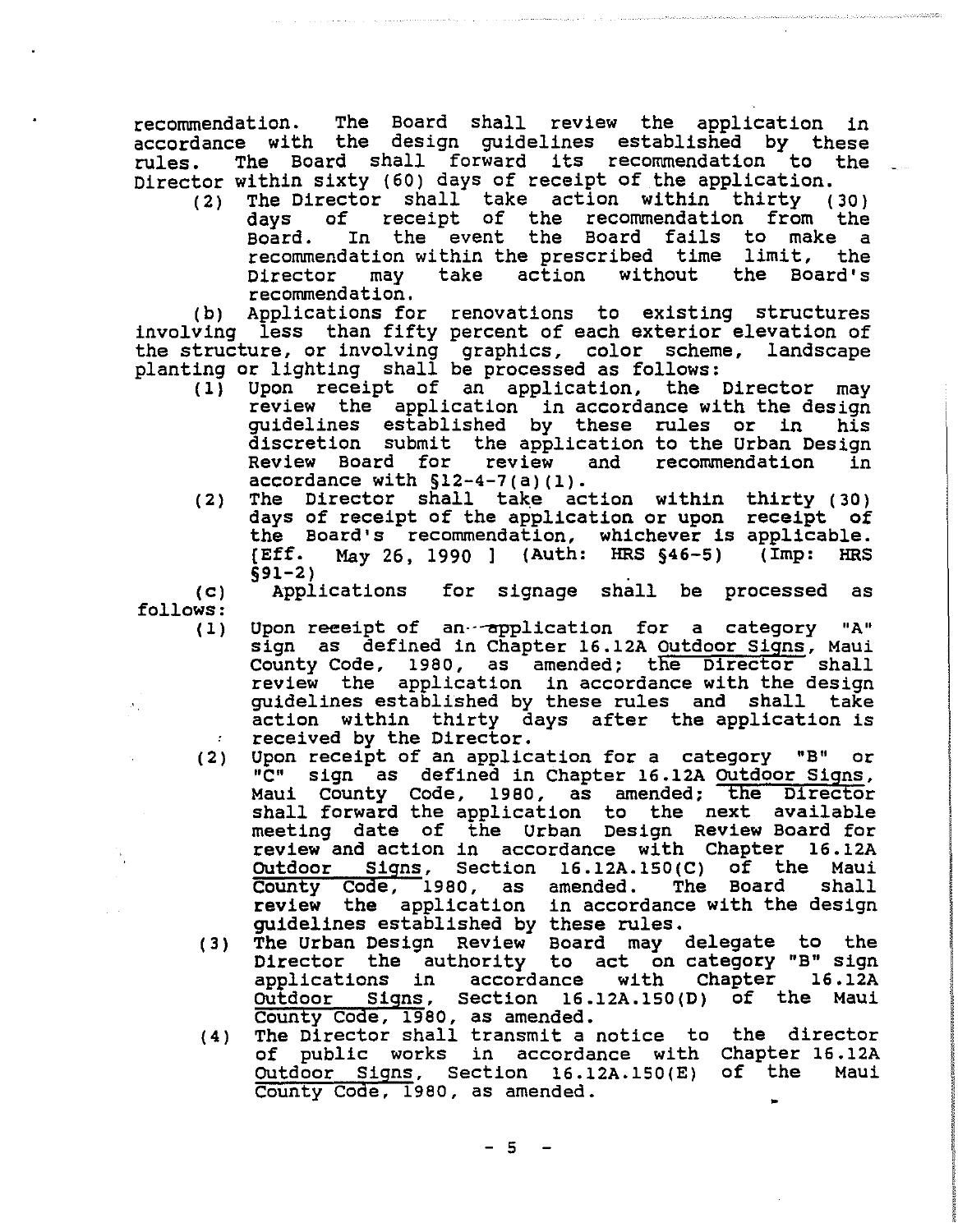§12-4-8. Appeals. Any person seeking to appeal the action of the Director shall file a written petition of appeal with the Maui Planning Commission within the ten (10) days following the date of the Director's administrative action. The appeal shall set forth in detail the action and the grounds upon which the applicant deems himself aggrieved. The petition for appeal shall be subject to the Rules of Practice and Procedure of the Maui planning Commission.

In reviewing the appeal the commission may approve the design plan provided the commission finds that the proposed plan maintains the design integrity of the country town business district. In acting on the appeal, the commission may approve, approve with modifications or deny the reconsideration. [Eff. May 26, 1990 1 (Auth: M.C.C. 19.15.060) (Imp: HRS §91-2)

§12-4-9 Approvals. No permits for development shall be issued by the Department of Public works Land Use and Codes Administration within the Country Town Business District unless approval is first received in accordance with procedures set forth in these rules. [Eff. May, 26, 1990 ] (Auth: HRS 591-2) (Imp: HRS §91-2)

512-4-10 Enforcement. It shall S12-4-10 Enforcement. It shall be the duty of the<br>Department of Public Works, through its Director, to enforce the provisions of these rules. [Eff. May 26, 1990 1 (Auth: HRS  $§91-2)$  (Imp:-HRS  $§91-2)$  -enforce

§12-4-11 Amendments. Any amendments, modifications or revisions to these rules shall be processed pursuant to the Rules of Practice and Procedure of the Maui Planning Commission. [Eff. May 26, 1990 1 (Auth: HRS §91-3) (Imp: HRS §91-2)

512-4-12 Severability. If any portion of the foregoing rules or the applicability thereof to any person, property or circumstances is held invalid for any reason, such invalidity shall not affect other provisions or applications which can be given effect without the invalid provision or application, and to this end these rules are declared to be severable. [Eff. May 26, 1990 ] (Auth: HRS §91-2) (Imp: HRS §91-2)

§12-4-13 Effective Date. The rules herein shall effective ten days after filing with the County Clerk County of Maui. [Eff. May 26, 1990 ] (Auth: HRS §91-4) (Imp: HRS §91-4) become of the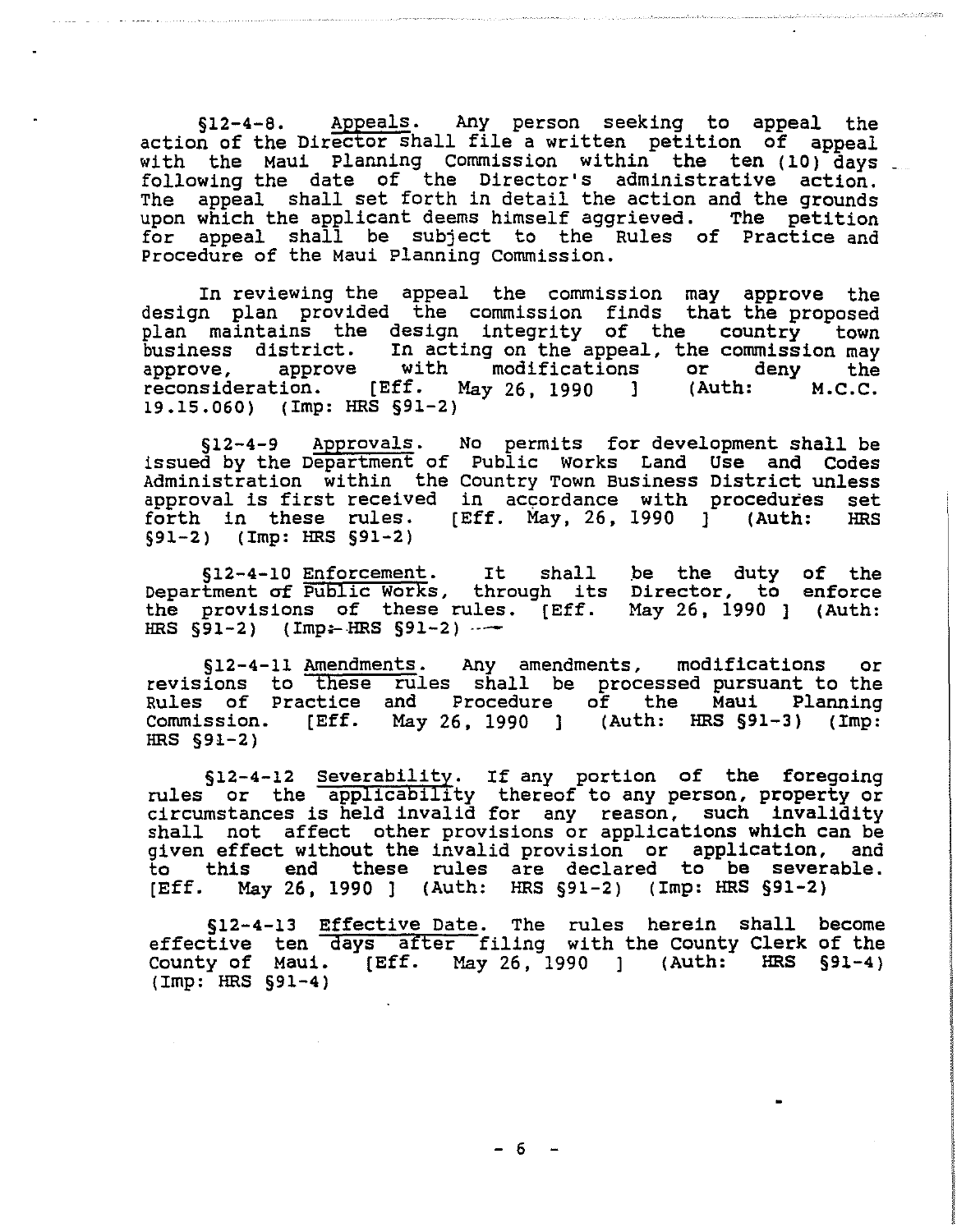Adopted this <u>8th day of May , 1990</u>, 1980, 1990, 1990, 1990, 1990, 1990, 1990, 1990, 1990, 1990, 1990, 1990, 1990,

.--

DEPARTMENT OF PAANWING CHRISTOPHER L. HART Director of the Planning Department ひ ᡡ

J.

TOM SATO, Chairman Maui Planning Commission

◢ avare annu

HANNIBAL TAV Mayor, County of Maui

Approved this <u>11 4</u> day of<br>
<u>may</u>, 1990.  $\overline{\mathscr{F}}$ 

**International Control of Control of Control of Control of Control of Control of Control of Control of Control** 

APPROVED AS TO FORM AND LEGALITY:

GUY A. HAYWOOD '·Deputy Corporation Counsel County pf Maui 33.rules.ln

Received this  $\frac{1}{4}$  day of<br> $\hat{M}_{44}$ , 1990.  $\frac{1}{9}$ 

Clerk,

- 7